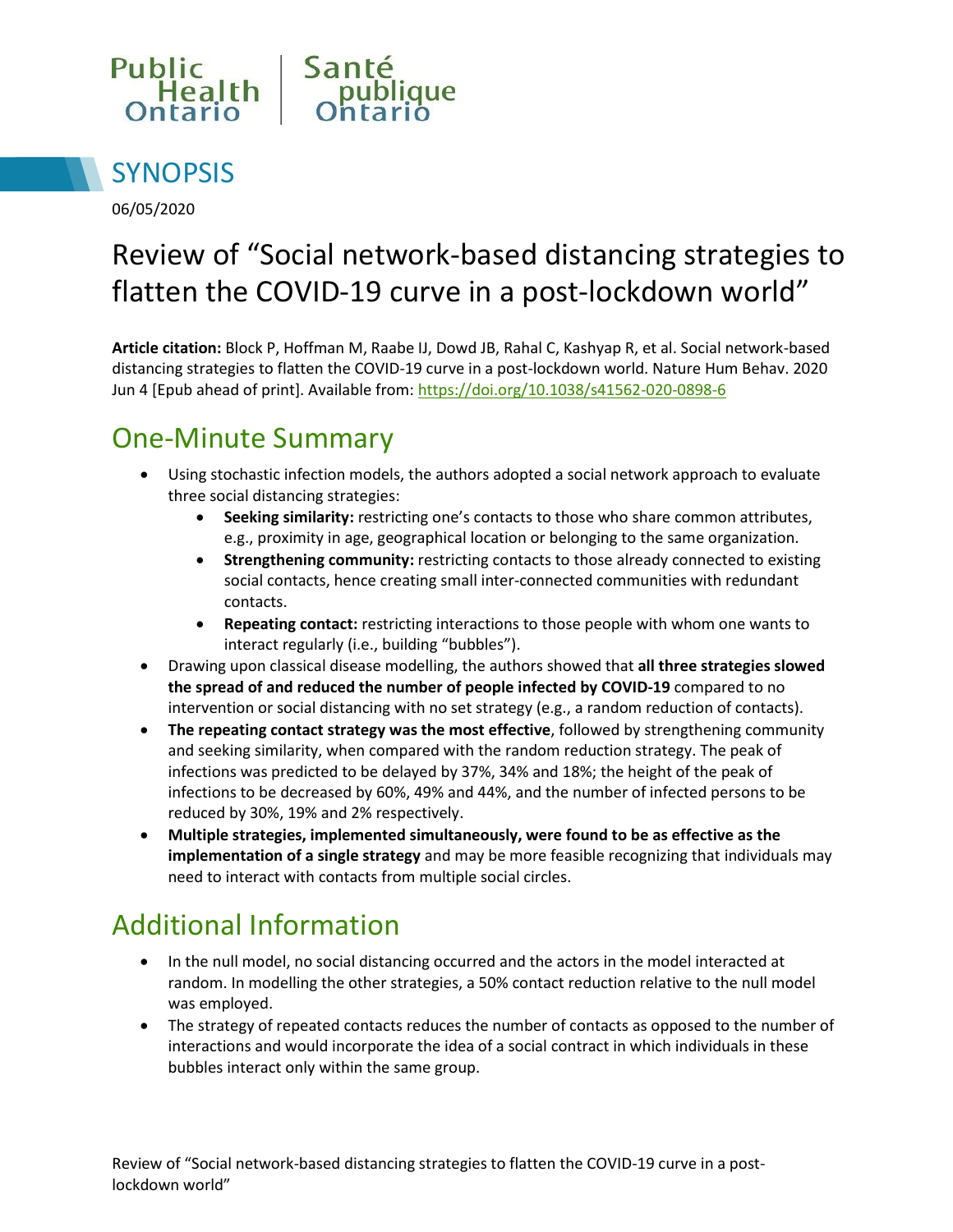- Seeking similarity was predicted to be more effective if restrictions based on a geographic characteristic were selected over a demographic characteristic. The authors noted that selecting contacts based on a broad characteristic, such as gender, race, or ethnicity, would not be successful in forming communities and may exacerbate negative consequences of social distancing.
- The authors acknowledged that the seeking similarity strategy could potentially result in reduction in intergroup contacts with associated rise in inequality over time. Policy makers are urged to keep the potential social consequences in mind when selecting the attributes to pay attention to.
- The relative effectiveness of the strategies does not vary by:
	- The number of model actors (number of individuals) included in the simulation (from 500 to 4000). However, dynamics in a larger networks could not be assessed due to the complexity of the simulation.
	- Virus infectivity and variations in the time during which individuals are in the exposed state (i.e., infected but not yet infectious) relative to the infectious state
- All strategies were found to be more effective in networks with fewer connection opportunities.

### PHO Reviewer's Comments

- The authors speculate that the social-network based distancing strategies may have higher compliance compared to full isolation, as they empower individuals to strategically adjust and control their interactions without being forced. However, making adjustments to one's interaction patterns and determining an optimal strategy may be challenging. Further research into the implementation of these strategies in a population is required.
- The modelling builds on the assumption of direct person-to-person transmission of infection. It is uncertain how the predicted efficiency of the social networking strategies may vary when factoring in indirect transmission by environmental objects.
- Although the authors claim that adopting social networking strategies would lessen the economic consequences of a complete or near-complete lockdown, the discussion focuses on enhancing the psychosocial quality of life and sheds little light on how to ensure equity in these strategies.
- The authors suggest that hospitals and community health care providers may reduce the risk of transmission by shift work (seeking similarity) and cohorting groups of providers with steady groups of patients (repeating contact). This idea of cohorting health care providers has long been recommended but remains very challenging to implement, especially in times of heightened staff demand coupled with shortage of staff supply due to sickness and isolation/quarantine requirements. Health care and many essential services are not "elective" in nature, and interactions beyond one's "small communities" are frequent and essential.
- Finally, the model focuses entirely on social networking without consideration for other personal prevention measures, such as cough etiquette, hand hygiene, isolating oneself when sick, and maintaining social connectedness virtually.